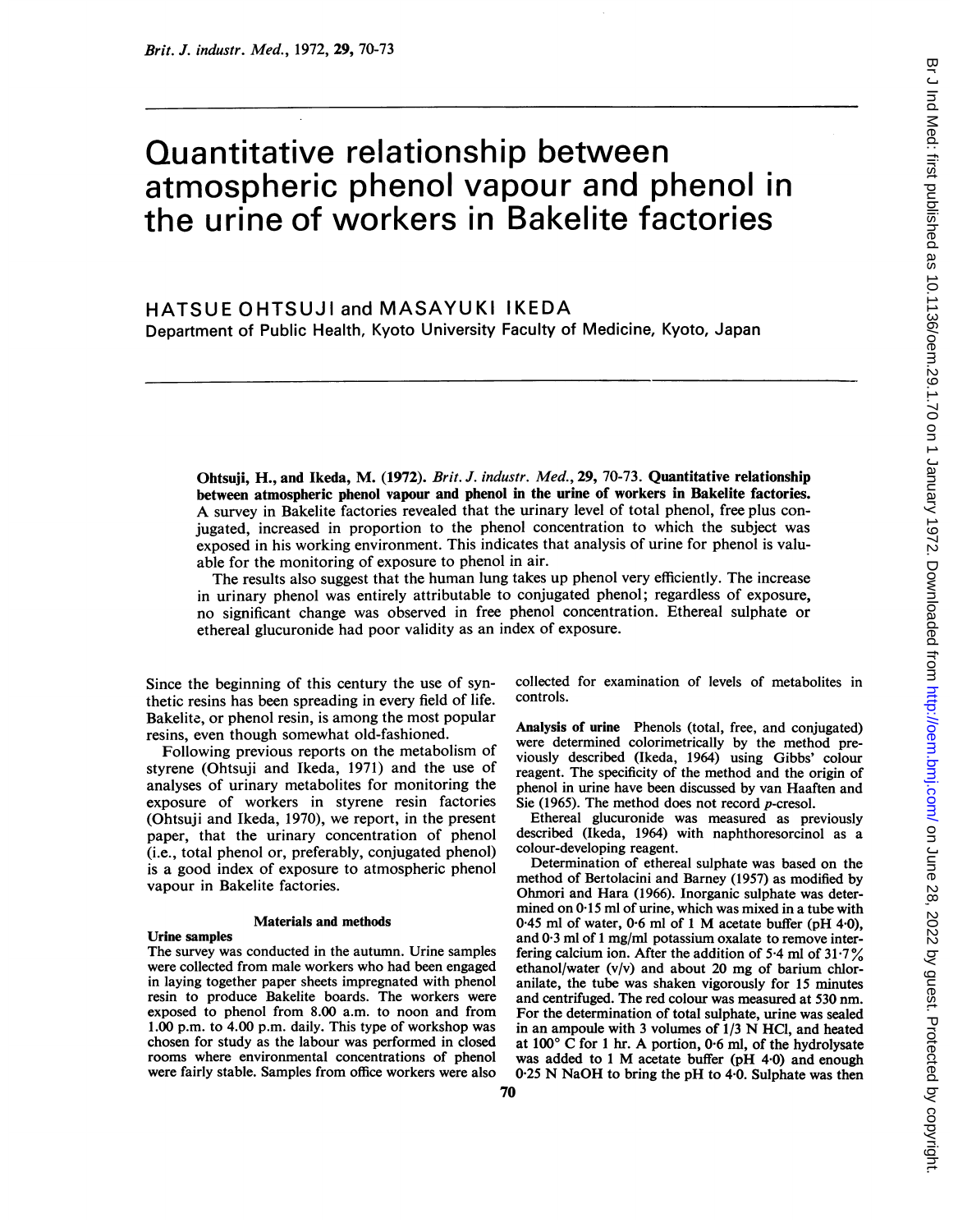analysed as described above. The two procedures were carried out on the same urine sample and the difference between the two results gave the ethereal sulphate.

Creatinine concentration was determined by the method described previously (Ikeda and Ohtsuji, 1969a).

Results were in some instances adjusted to a specific gravity of urine of 1-016 as described by Elkins and Pagnotto (1965) or expressed in terms of creatinine concentration (Jackson, 1966).

# Phenol in air

Two midget impinger tubes, each containing <sup>15</sup> ml of  $0.1$  M borate buffer (pH 10.0), were connected in series with a pump-battery-flow meter assembly ('portable pump', Mines Safety Appliances Co., Pittsburg, U.S.A.) and 5 to 10 1. of air were passed through them at about <sup>2</sup> I./min. A 3-5 ml portion of the buffer (diluted when necessary with fresh buffer) was taken from each tube, 0.1 ml of 0-2% 2,6-dichloroquinone chloroimide in ethanol (Gibbs' reagent) was added (Gibbs, 1927), and the resulting blue colour was measured at <sup>610</sup> nm <sup>20</sup> minutes after the addition. At least five determinations were carried out at various sites in each room, the average of which was taken to represent the environment.

## Statistical analyses

Urinary data were assumed to be log-normally distributed (Heath, 1967) for statistical analyses. Regression lines were calculated with weighting for the numbers of samples (Snedecor, 1956).

### Results and discussion

As observed in toluene metabolism (Ikeda and Ohtsuji, 1969b), the total urinary phenol concentration varied proportionately to the environmental phenol concentration (Fig. IA, C, E). The regression lines cut the vertical axis above zero. It is well known that human subjects, even with no known exposure to phenol or its mother compounds, excrete phenolic compounds into urine (Williams, 1959), which may be derived from aromatic amino acids or food components (see also van Haaften and Sie (1965)). The concentration of conjugated phenol (the main components of which are presumably phenyl glucuronide and phenyl sulphate, as observed by Parke and Williams (1953) in rabbits' urine) also



FIG. 1. Relation between environmental phenol concentration in air and urinary phenols:  $(A)$  total and free phenols (observed values); (B) conjugated phenol (observed values); (C) total and free phenols (corrected to a specific gravity of 1-016); (D) conjugated phenol (corrected to a specific gravity of 1.016); (E) total and free phenols (corrected to constant creatinine concentration); (F) conjugated phenol (corrected to constant creatinine concentration).

Symbols show geometric means. Lines are weighted regression lines for the means  $($ —— $)$  together with those for the S.D. ranges  $(---)$ . The numbers of samples represented byeachpoint were as follows: 0 mg/m3, 7; 0-6 mg/m3, 7; 4-2 mg/m3, 4; 7-8 mg/m3, 8; 8-8 mg/m3, 8; 9-6 mg/m3, 8; and 12-5 mg/m3, 7. Urine samples were collected at 3.00 p.m. towards the end of the day's exposure.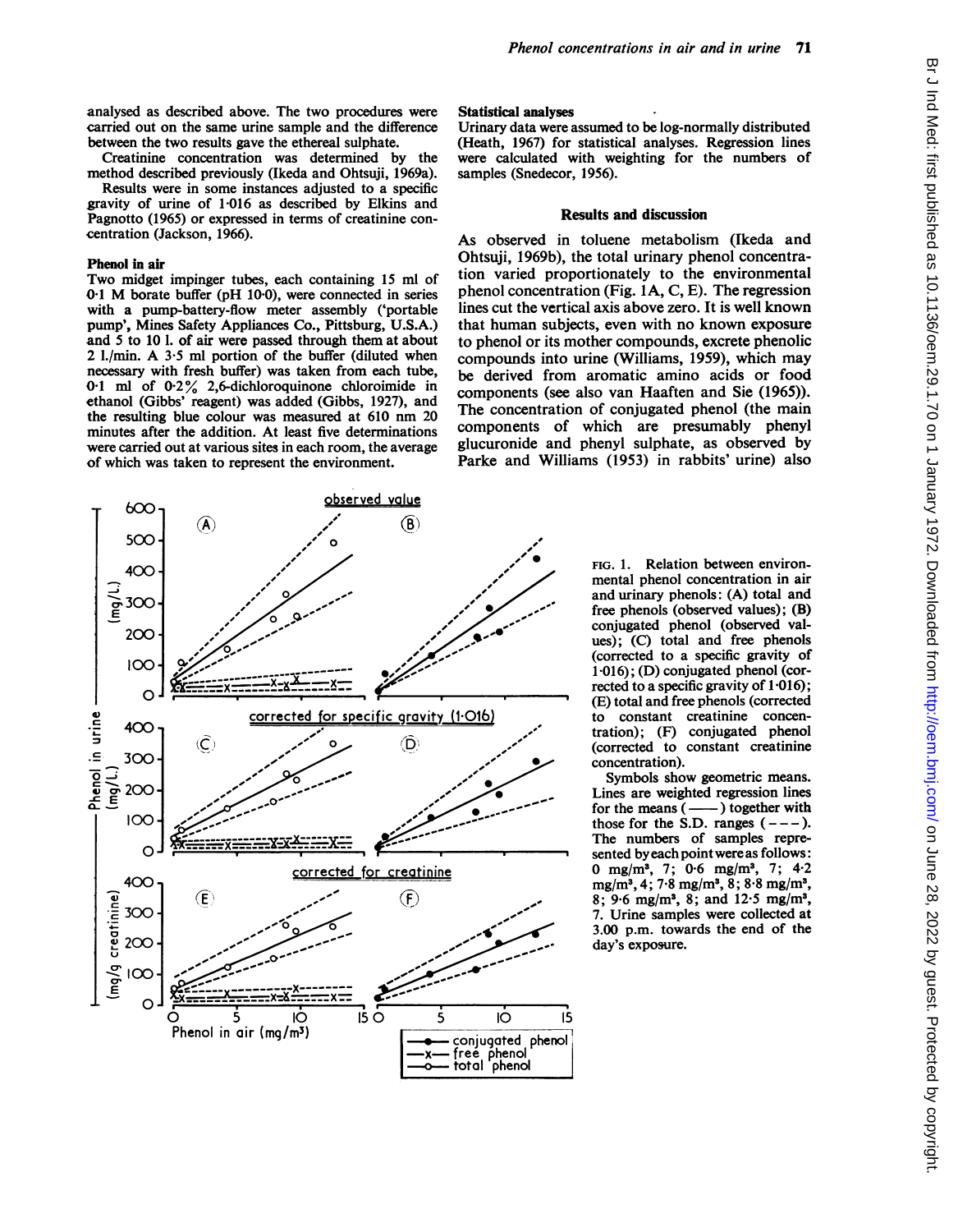increased linearly with environmental phenol concentration. The concentration of free (i.e., unconjugated) phenol, on the contrary, was essentially independent of environmental phenol. This suggests that human subjects possess ample capacity to conjugate absorbed phenol as glucuronide or sulphate under the conditions studied, and perhaps up to the phenol concentration of 19 mg/m<sup>3</sup>, the A.C.G.I.H. threshold limit value for 1969.

From the results shown in Fig. 1C a tentative calculation was made to estimate the efficiency with which phenol is taken up through the lung. The regression line for total urinary phenol cuts the ordinate at 55 mg/l. and reaches 262 mg/l. when phenol in air is 10 mg/m3. The difference is attributable to phenol absorbed after inhalation. Because the half-life of phenol in man is short (Parke and Williams, 1953; also the data in Fig. 2), it may be reasonable to assume that the intake and excretion of phenol had come to a balance by the time urine was sampled at 3.00 p.m., as was the case in toluene metabolism (Ogata, Nagao, and Tomokuni, 1968). If we assume that the respiratory volume under working conditions was 15 to 20 I./min and that the urine output was around 50 ml/hr, the estimated amount of environmental phenol inhaled was about 10.5 mg/hr, i.e.,  $10 \times (15 \text{ to } 20) \times 60/1,000$ , while the amount of urinary phenol attributable to phenol absorbed was  $10.2 \text{ mg/hr}$ , i.e.,  $(262 - 55) \times$ 50/1,000. This agreement between the two estimates, even though approximate, indicates that phenol was taken up very efficiently through the lungs.

Other examples are given in Fig. 2A and B to show that the urinary concentration of phenol reflects the exposure to environmental phenol. Urine samples collected at 8.00 a.m. (before exposure) on the sixth day of work after five consecutive working days contained only a little phenol. One working day with exposure caused a sharp increase in urinary phenol concentration, which returned to normal after the subjects were removed from the environment for two days (Fig. 2A) or even for one (Fig. 2B). Exposure to phenol on the next day again resulted in a rise of urinary phenol. These alterations were entirely attributable to the changes in concentration of conjugated phenol; consistent with the results given in Fig. 1, the levels of free phenol remained essentially unchanged regardless of exposure. The pre-exposure level on the sixth day of work in Fig. 2A was significantly  $(P > 0.05)$  higher than the level in the urine of controls when tested by  $t$  test, but this may not mean accumulation of phenol in the body during the working day because the corresponding preexposure level in Fig. 2B was almost in the normal range.

Neither urinary ethereal sulphate nor urinary ethereal glucuronide was a good index of phenol exposure. As shown in Figs. <sup>3</sup> and 4, the regression lines for both compounds have very small gradients and wide S.D. ranges. This poor validity of ethereal sulphate as an exposure index agrees with the poor reliability of the urinary sulphate ratio as an index of benzene exposure. The phenol test is now taking the



FIG. 2. Changes in urinary concentrations of phenols after exposure to environmental phenol. Columns show geometric means. The shaded zone on the vertical axis shows fiducial limit  $(P = 0.95)$  ranges of normal values for total phenol (Ikeda and Ohtsuji, 1969a).

(A) Four urine samples from men exposed to 8-8 mg/m3 phenol were collected at each time period, i.e., at 8.00 a.m. before exposure and at 3.00 p.m. Two days without exposure lay between the two days with exposure (shown with thick lines on the horizontal axis).

(B) Six urine samples from men at 7.8 or 9.6 mg/m<sup>3</sup> phenol. One day without exposure lay between the two days with exposure.